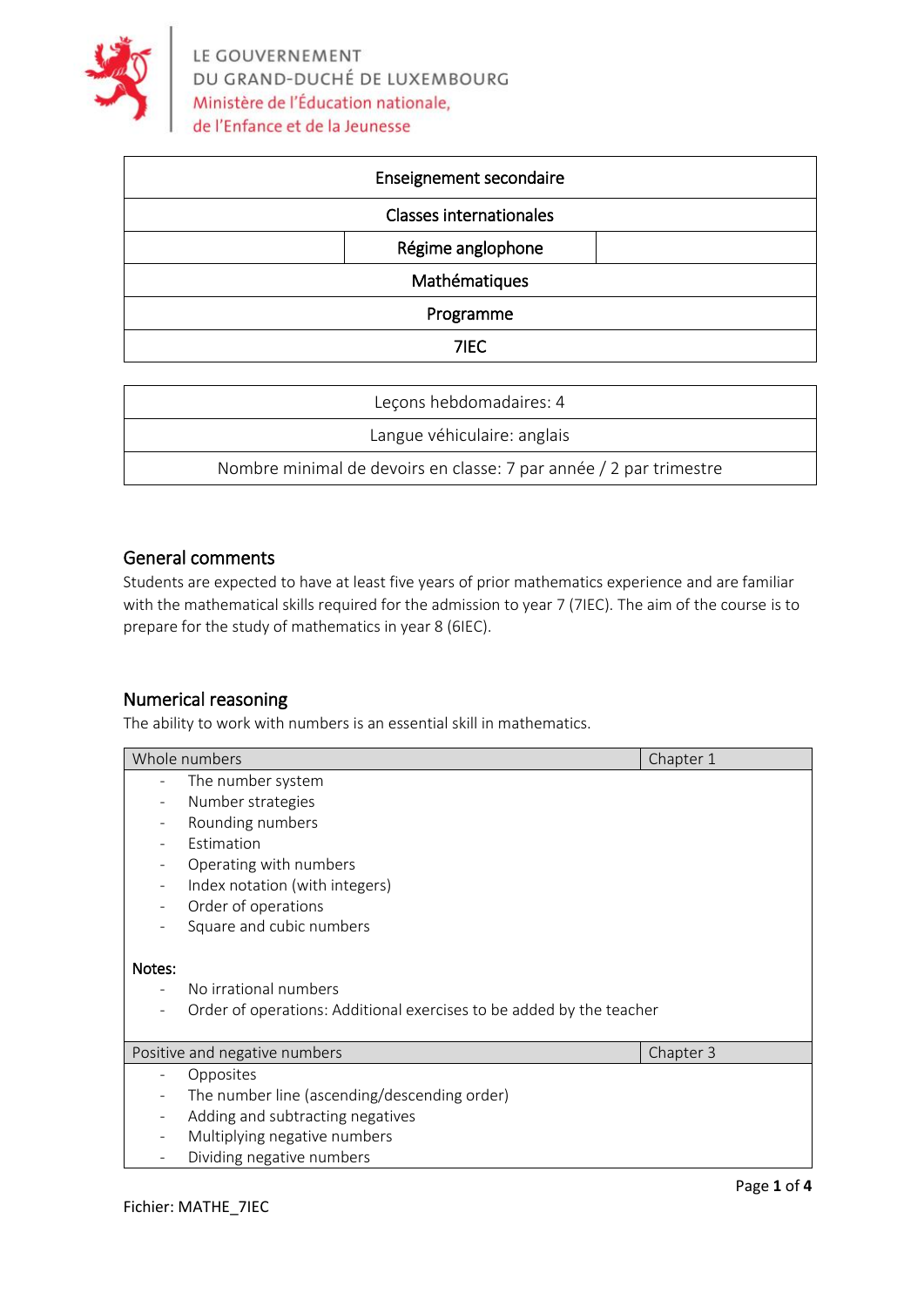

 $\mathsf{r}$ 

| Notes:                                                                         | Order of operations: Additional exercises to be added by the teacher                   |           |  |  |  |
|--------------------------------------------------------------------------------|----------------------------------------------------------------------------------------|-----------|--|--|--|
|                                                                                | Properties of numbers                                                                  | Chapter 4 |  |  |  |
| $\overline{\phantom{a}}$                                                       | Divisibility by 2, 3, 4, 5, 6, 9, 10, 11, 15                                           |           |  |  |  |
|                                                                                | Factors of numbers                                                                     |           |  |  |  |
| $\qquad \qquad -$                                                              | Prime numbers (Sieve of Eratosthenes) and prime factors                                |           |  |  |  |
| $\overline{\phantom{a}}$                                                       | Decomposition in prime factors with index notation                                     |           |  |  |  |
| $\overline{\phantom{a}}$                                                       | Highest common factor, lowest common multiple                                          |           |  |  |  |
|                                                                                | $HCF(a;b) * LCM (a;b) = a * b$                                                         |           |  |  |  |
|                                                                                |                                                                                        |           |  |  |  |
| Fractions                                                                      |                                                                                        | Chapter 5 |  |  |  |
|                                                                                | Common fractions                                                                       |           |  |  |  |
|                                                                                | Fractions as division                                                                  |           |  |  |  |
| $\overline{\phantom{a}}$                                                       | Proper and improper fractions                                                          |           |  |  |  |
| -                                                                              | Placing fractions on a number line                                                     |           |  |  |  |
|                                                                                | Equal fractions and simplifying                                                        |           |  |  |  |
| $\overline{\phantom{a}}$                                                       | Comparing fractions                                                                    |           |  |  |  |
| $\overline{\phantom{a}}$                                                       | Adding and subtracting fractions                                                       |           |  |  |  |
| $\overline{\phantom{a}}$                                                       | Multiplying fractions                                                                  |           |  |  |  |
| $\overline{\phantom{a}}$                                                       | Reciprocals                                                                            |           |  |  |  |
| $\overline{\phantom{a}}$                                                       | Dividing fractions                                                                     |           |  |  |  |
|                                                                                | Problem solving                                                                        |           |  |  |  |
| Notes:<br>Order of operations: Additional exercises to be added by the teacher |                                                                                        |           |  |  |  |
|                                                                                | Decimal numbers                                                                        | Chapter 6 |  |  |  |
|                                                                                | Place value                                                                            |           |  |  |  |
|                                                                                | Converting between decimals and fractions                                              |           |  |  |  |
| $\overline{\phantom{a}}$                                                       | Rounding decimal numbers                                                               |           |  |  |  |
| $\overline{\phantom{a}}$                                                       | Placing decimal numbers on a number line                                               |           |  |  |  |
|                                                                                | Comparing decimal numbers                                                              |           |  |  |  |
|                                                                                | Adding and subtracting decimal numbers                                                 |           |  |  |  |
| $\qquad \qquad -$                                                              | Multiplying and dividing by powers                                                     |           |  |  |  |
| $\overline{\phantom{a}}$                                                       | Multiplying decimal numbers                                                            |           |  |  |  |
|                                                                                | Dividing decimal numbers                                                               |           |  |  |  |
| Notes:                                                                         | Decimal division, order of operations: Additional exercises to be added by the teacher |           |  |  |  |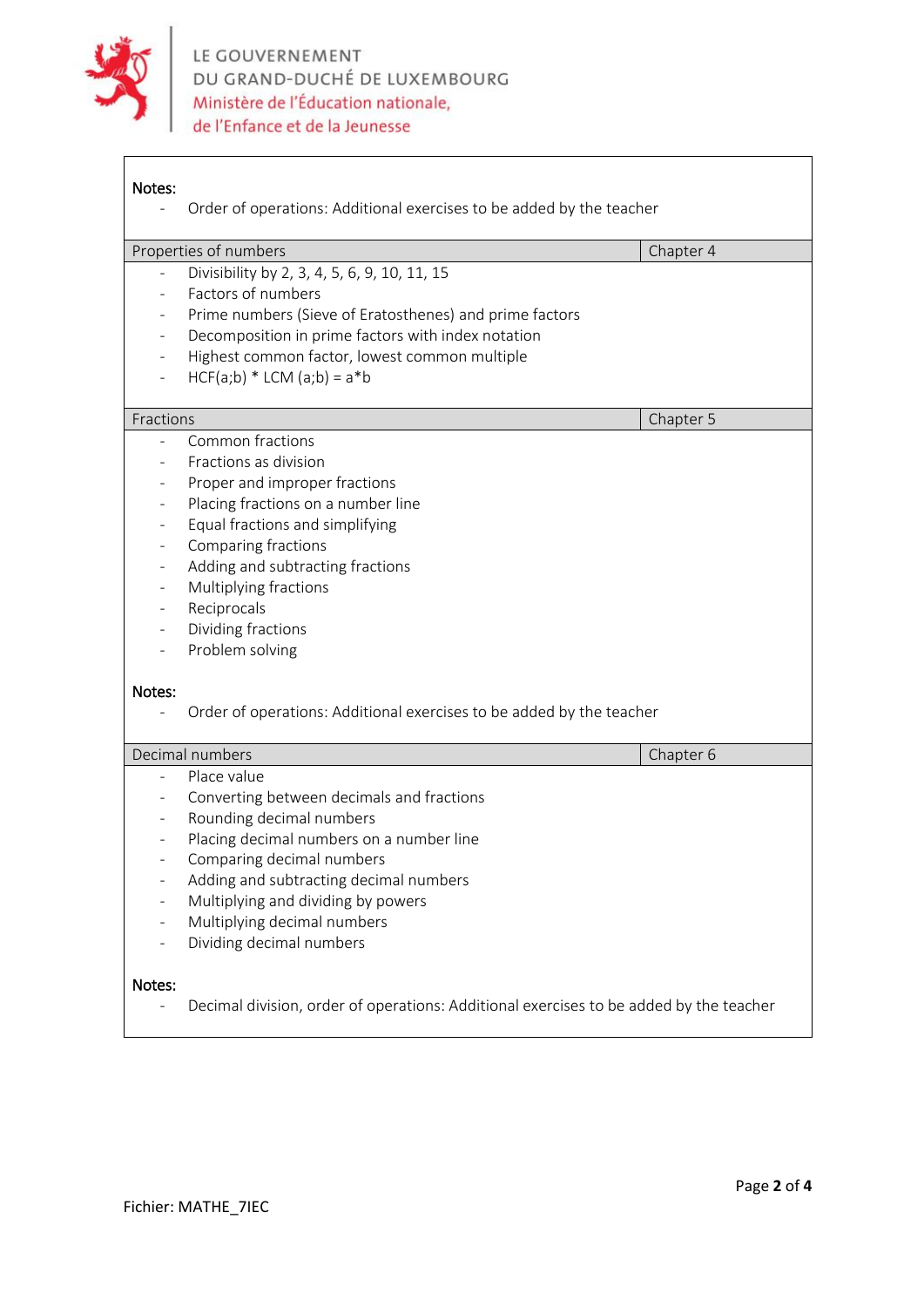

LE GOUVERNEMENT<br>DU GRAND-DUCHÉ DE LUXEMBOURG<br>Ministère de l'Éducation nationale,<br>de l'Enfance et de la Jeunesse de l'Enfance et de la Jeunesse

# Spatial reasoning

Spatial reasoning skills provide students with the tools for analysing, measuring and transforming geometric quantities in two dimensions.

The topics and skills in spatial reasoning will help students develop an understanding of

- construction and manual skills,
- visualization of 2D shapes

|                | Angles and lines                                                                           | Chapter 2       |
|----------------|--------------------------------------------------------------------------------------------|-----------------|
|                | Points and lines                                                                           |                 |
|                | Measuring and classifying angles                                                           |                 |
|                | Angle properties                                                                           |                 |
|                | Angle pairs (Vertically opposites, corresponding, alternate-interior, co-interior angles)  |                 |
|                | Parallel lines cut by a transversal (corresponding, alternate-interior, co-interior angles |                 |
|                | properties)                                                                                |                 |
|                |                                                                                            |                 |
| Notes:         |                                                                                            |                 |
|                | Equations are not introduced in year 7                                                     |                 |
|                |                                                                                            |                 |
|                | Geometric constructions                                                                    | Not in the book |
|                | Line segment bisector                                                                      |                 |
|                | Angle bisector                                                                             |                 |
|                | 30, 45, 60 degrees angle                                                                   |                 |
|                | Perpendicular to a point on a line                                                         |                 |
|                | Perpendicular to a point not on a line                                                     |                 |
|                | Parallel line through a point                                                              |                 |
|                | Same angle construction                                                                    |                 |
|                | Cut a line in N segments                                                                   |                 |
|                | Equilateral triangle construction                                                          |                 |
|                | Isosceles triangle construction                                                            |                 |
|                | Constructing ASA, SAS, SSS, SSA triangles                                                  |                 |
|                |                                                                                            |                 |
| Notes:         |                                                                                            |                 |
|                | Optional: Constructions of square, rhombus, kite, pentagon, hexagon                        |                 |
| Polygons       |                                                                                            | Chapter 10      |
|                | Definition of polygon                                                                      |                 |
|                | Types of triangles                                                                         |                 |
|                | Angles of a triangle property                                                              |                 |
| $\overline{a}$ | Isosceles triangles properties                                                             |                 |
|                | Types and properties of quadrilaterals                                                     |                 |
|                | Angles of a quadrilateral                                                                  |                 |
|                |                                                                                            |                 |
|                | Measurement: Length and Area                                                               | Chapter 11      |
|                | Length                                                                                     |                 |
|                | Perimeter                                                                                  |                 |
|                | Area of polygons and composite figures                                                     |                 |